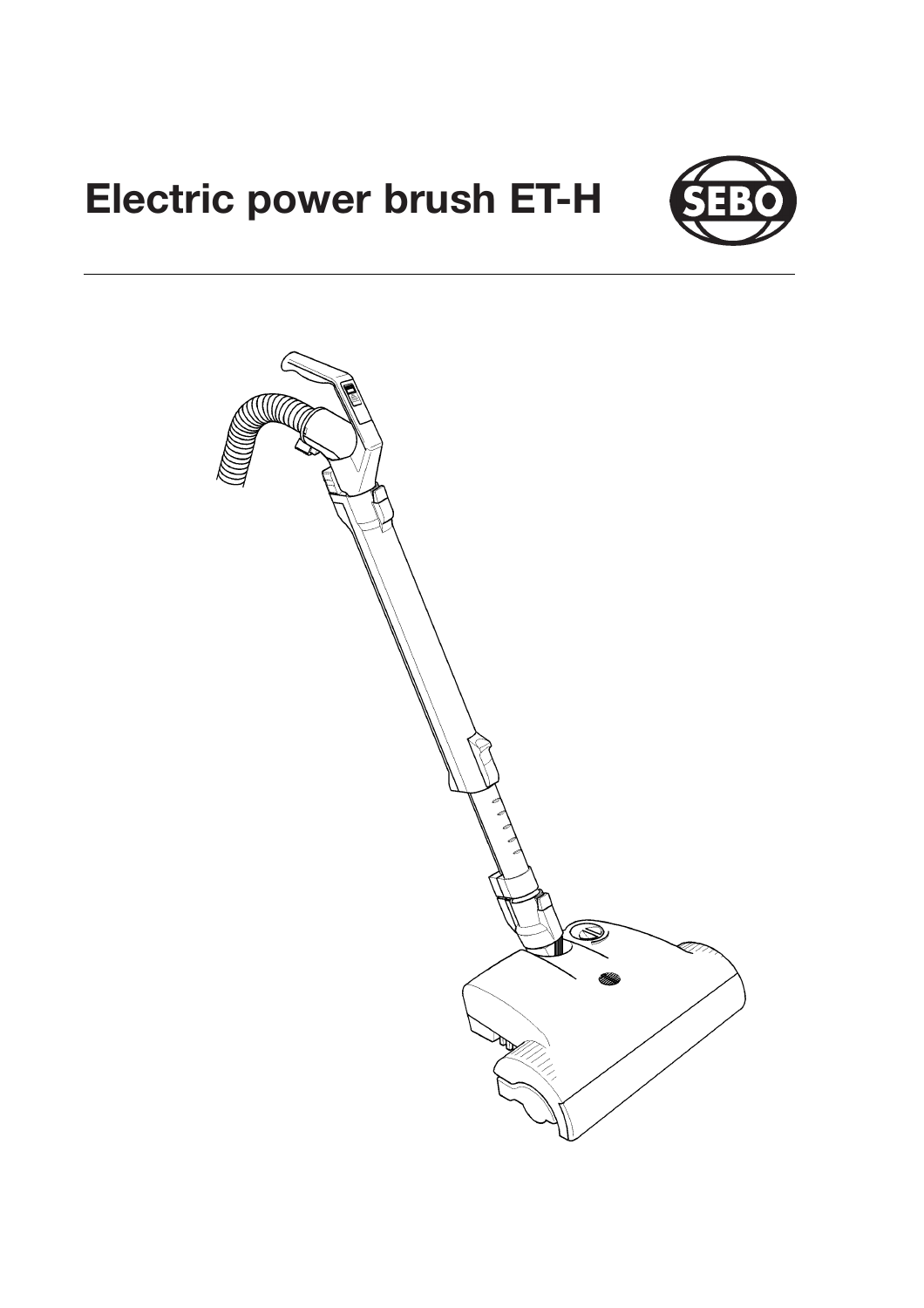# **Instruction manual for SEBO electric power brush ET-H**

#### **Please read this instruction manual carefully before using this appliance and pay attention to all safety advice.**

Your SEBO electric power brush ET-H is made to give you excellent performance and long life. Carpets are only cleaned hygienically and keep their good appearance when brushed thoroughly during vacuum cleaning. The SEBO electric power brush in combination with a SEBO *air belt* cylinder vacuum cleaner provides you with the best aid for good carpet care.



### **Box contents**

The electric power brush (1), the electric telescopic tube (2), the cable (3-5) and for cable (4 and 5) six cable clips (6).

Cable (3) for Sebo air belt C3.1 and K3 Cable (4) for Sebo air belt C1 and C3 Cable (5) for Sebo air belt C2 and C2.1

# **Installing the cable**

# **A For SEBO** *air belt* **C1 and C3**

The cable (4) to the vacuum cleaner has a plug (12) which fits underneath the handle (13) and one to plug into the vacuum cleaner. Fix the cable with the cable clips (6) in equal distances along the hose (14). The cable is longer than the hose to maintain its elasticity.





Fit one cable plug (12) into the grooves on the bottom of the handle and push the opposite plug (15) onto the contact holder in the hose neck.

# **C For SEBO** *air belt* **C2 and C2.1**

- 1. Push the cover release button (16) on the inside of the hose neck and pull off the sealing cover (17).
- 2. Push the male contact holder (18) onto the hose neck until it clicks into place.
- 3. Fit the cable plug into the grooves on the bottom of the handle and fix the cable to the hose with the fasteners (6), as described unter A.

#### **How to connect and use**

Your SEBO electric power brush ET-H is made to be used together with the SEBO *air belt* cylinder vacuum cleaner. To prevent damage the vacuum must be switched on and provide enough air-flow through the power brush. Only in this case will the cleaning result be satisfactory.

We recommend using the maximum suction power level.

lf you are uncertain or if you have any questions, your dealer will be glad to help you, or telephone

SEBO (UK) Ltd. - 01494 465533.

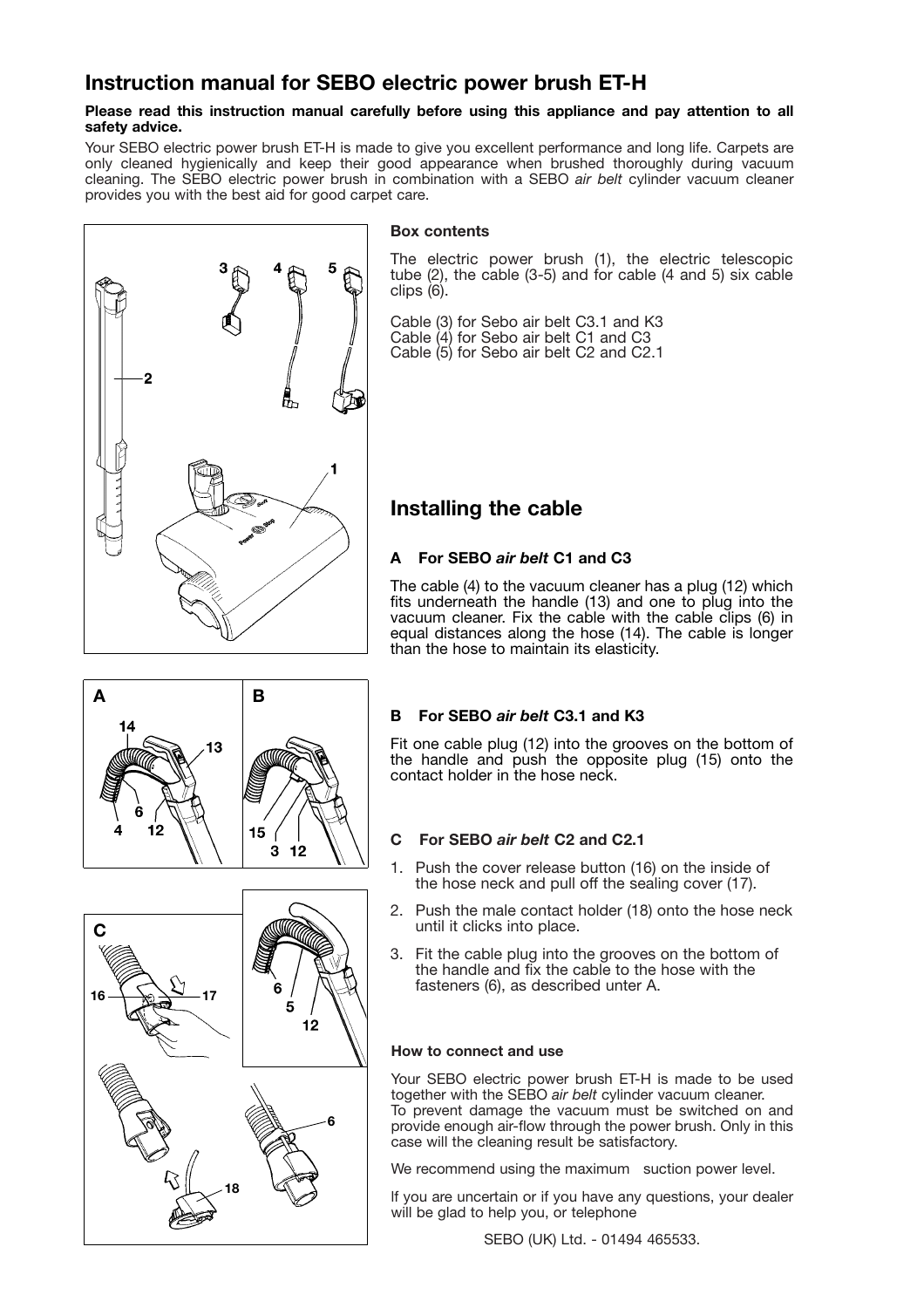

#### **Attention - safety advice for connection:**

- **connect only to outlets according to data shown on labels**
- **mains voltage for both machines must be the same**
- **the vacuum cleaner must be switched on and provide air-flow through the power brush**
- **the cable must be fixed along the hose and be plugged into the vacuum**



### **Use**

#### **1. Indicator light**

On top of the power brush is a red/green indicator light. lf the green light is on and the swivel neck is in the upright position, then the power brush is ready for operation. By lowering the swivel neck the brush is activated. Please ensure that the vacuum cleaner is set to maximum power.

Green and red lights on together indicate security shut down because of either overload or blockage.

#### **2. Brush adjustment**

On top of the power brush there is a rotary control to adjust brush action. Brush action can be set from SOFT through to HARD as appropriate.

#### **Attention - safety advice for use:**

- **the machine has a rotating brush**
- **always take care that the brush does not pull in rug edges, fringes, cables etc.**
- **Berber, woven and other delicate floorcoverings or floors with delicate surfaces please clean with the combination nozzle of your vacuum cleaner**
- **on uneven floors contact with the bottom plate is possible. Use combination nozzle if damage may occur**
- **lift the machine over obstacles**

**ATTENTION - switch off and unplug machine at the mains outlet and from the vacuum before all service work and before removing any part.**

#### **Clearing a blockage (-unplug the vacuum cleaner at the mains outlet)**

lf the brush is not functioning correctly it may be blocked.A red trap door is provided on the underside of the power brush to aid blockage clearing.

To clear a blockage in the swivel neck push the obstruction down the neck with a stick or long screwdriver and then remove it through the red trap door



#### **Changing the brush roller (-unplug the vacuum cleaner at the mains outlet)**

To change either. the brush roller (19) or the edge-cleaning brush (19a), push the button (20 or 20a), swivel the end caps in the direction of the arrows and pull them off.

Turn the brush roller clockwise and the edge-cleaning brush anti-clockwise when removing them from the appliance. Fit the new brushes onto the drive shaft by turning them until they click into position. Also to refit the end caps turn them until they click into position. Make sure not to squeeze the bristles of the brushes under the end caps.

## **Service - ( unplug the vacuum cleaner at the mains outlet)**

The brush should be cleaned of fibres and hair regularly. After a blockage or when the brush has pulled in something, clear the brush and take all debris out of the brush area. Check the swivel neck regularly for blockages. Do not open the machi-